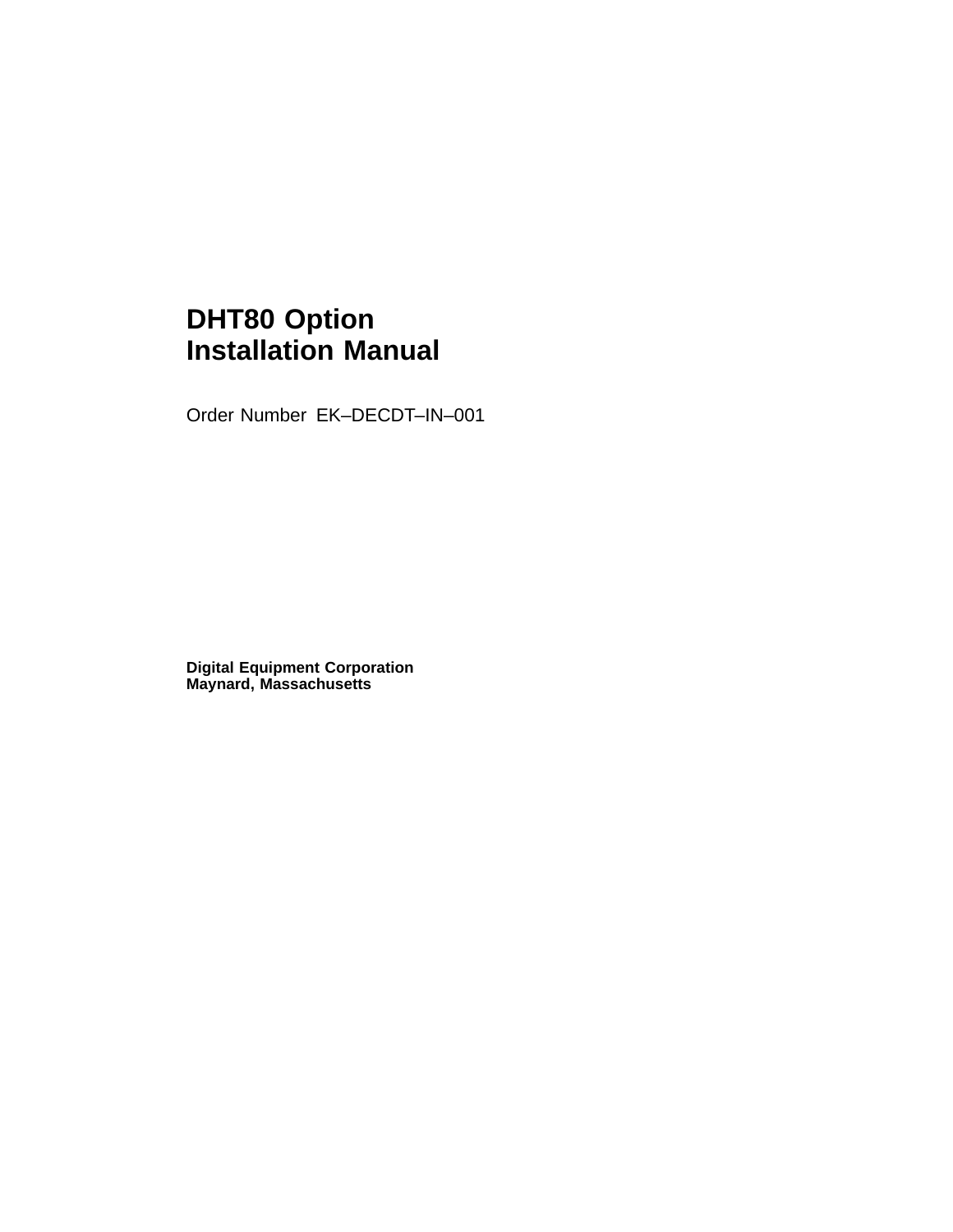#### **First Printing, September 1991**

The information in this document is subject to change without notice and should not be construed as a commitment by Digital Equipment Corporation.

Digital Equipment Corporation assumes no responsibility for any errors that may appear in this document.

The software, if any, described in this document is furnished under a license and may be used or copied only in accordance with the terms of such license. No responsibility is assumed for the use or reliability of software or equipment that is not supplied by Digital Equipment Corporation or its affiliated companies.

Restricted Rights: Use, duplication or disclosure by the U.S. Government is subject to restrictions as set forth in subparagraph (c)(1)(ii) of the Rights in Technical Data and Computer Software clause at DFARS 252.227–7013.

© Digital Equipment Corporation 1991. All rights reserved. Printed in U.S.A.

The Reader's Comments form at the end of this document requests your critical evaluation to assist in preparing future documentation.

The following are trademarks of Digital Equipment Corporation: DEC, DECnet, DECserver, DECsystem 5100, DECUS, DECwriter, DELNI, DELQA, DEQNA, DESTA, DSSI, IVIS, Letterprinter, Letterwriter, MicroVAX, PDP, Professional, Q-bus, ReGIS, RQDX, ScriptPrinter, ThinWire, ULTRIX, UNIBUS, VAX, VAX 4000, VAXcluster, VAX DOCUMENT, VAXELN, VAXlab, VMS, VT, and the DIGITAL logo.

**FCC NOTICE:** The equipment described in this manual generates, uses, and may emit radio frequency energy. The equipment has been type tested and found to comply with the limits for a Class A computing device pursuant to Subpart J of Part 15 of FCC Rules, which are designed to provide reasonable protection against such radio frequency interference when operated in a commercial environment. Operation of this equipment in a residential area may cause interference, in which case the user at his own expense may be required to take measures to correct the interference.

S1729

This document was prepared using VAX DOCUMENT, Version 1.2.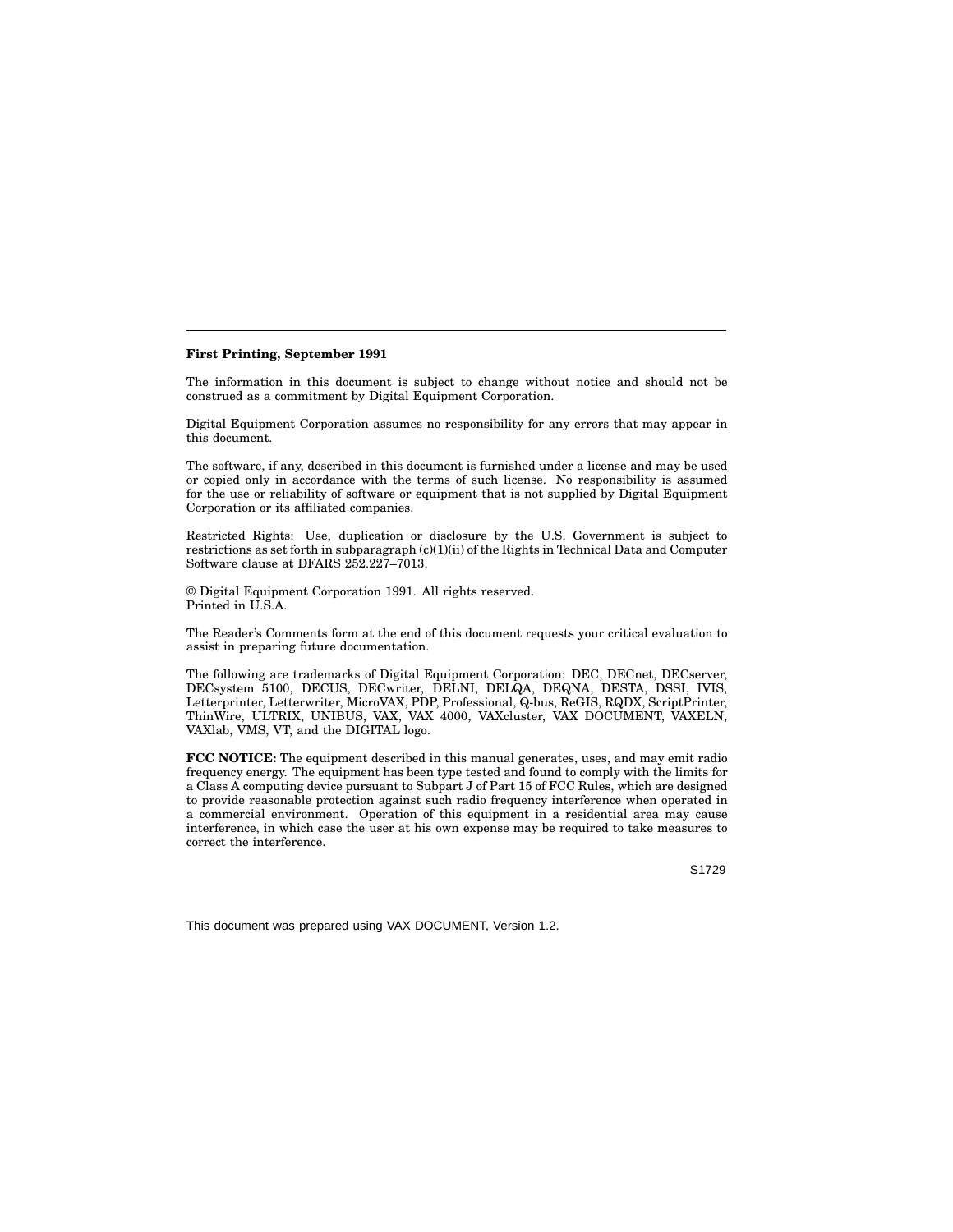### Preface v

### Chapter 1 Introduction to the DHT80 Option

## Chapter 2 Installing the DHT80 Option

| 2.1 | Shutting Down the System and Removing the DECsystem<br>$5100 \text{ Cover} \dots \dots \dots \dots \dots \dots \dots \dots \dots \dots \dots \dots \dots \dots$ | $2 - 2$ |
|-----|-----------------------------------------------------------------------------------------------------------------------------------------------------------------|---------|
| 2.2 | Removing Blank Cover Plates                                                                                                                                     | $2 - 3$ |
| 2.3 | Removing Upper and Lower Drive Shelves                                                                                                                          | $2 - 4$ |
| 2.4 | Adding Standoffs and 100-Way Cable                                                                                                                              | $2 - 7$ |
| 2.5 |                                                                                                                                                                 | $2 - 9$ |
| 2.6 | Reconnecting Cables, Drive Shelves, and Tightening Cover 2-12                                                                                                   |         |
| 2.7 |                                                                                                                                                                 |         |

### Chapter 3 Testing the DHT80 Option

| 3.1 Diagnose by Checking the iooption $\ldots \ldots \ldots \ldots \ldots$ 3-1 |  |
|--------------------------------------------------------------------------------|--|
|                                                                                |  |
|                                                                                |  |
| 3.4 Testing the DHT80 External Mode $\ldots \ldots \ldots \ldots \ldots$ 3-3   |  |
|                                                                                |  |

### Appendix A FRUs and Cables for the DHT80 Option

### **iii**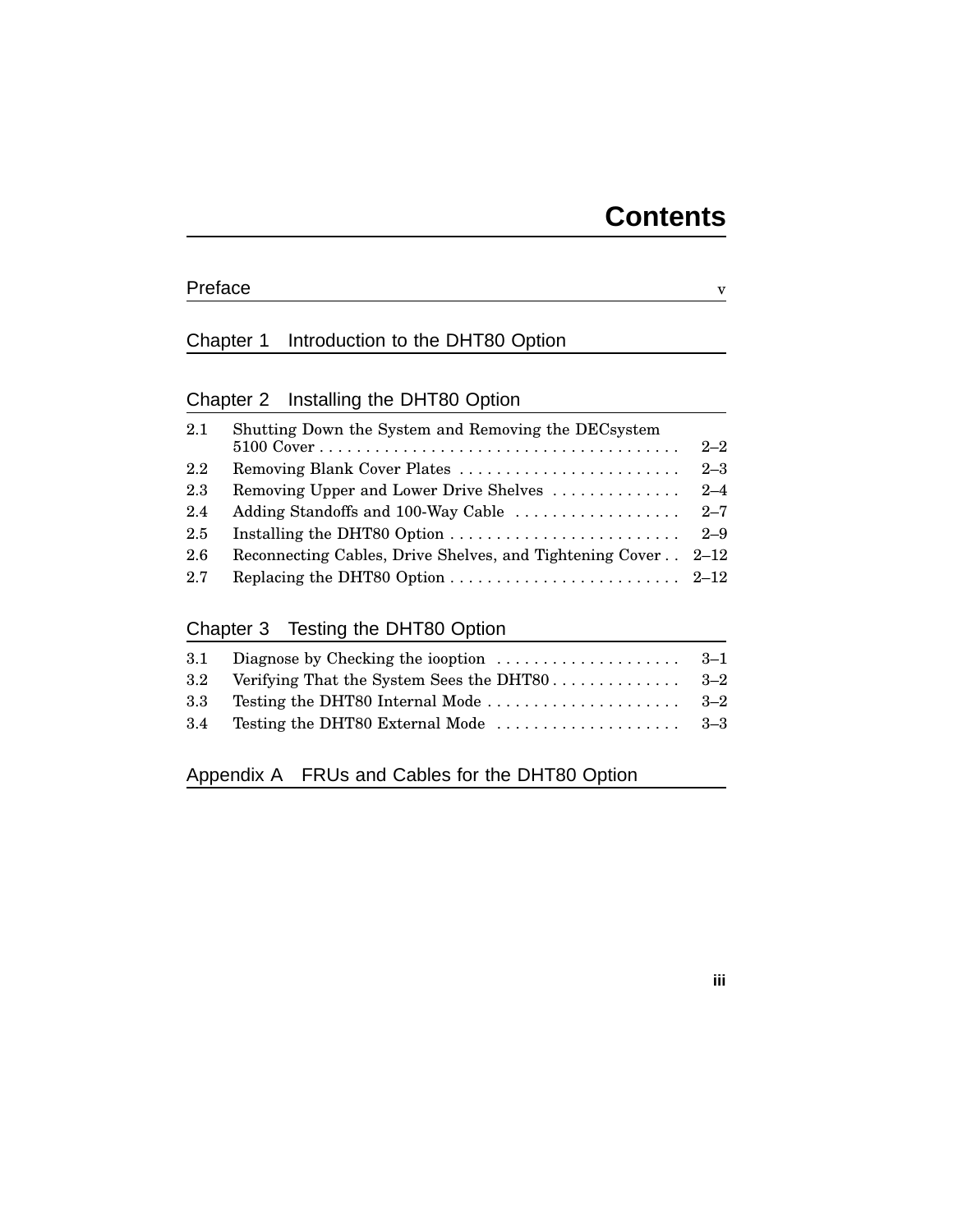### Figures

| $1 - 1$  |                                               | $1 - 2$  |
|----------|-----------------------------------------------|----------|
| $1 - 2$  |                                               | $1 - 2$  |
| $2 - 1$  | Cover Screw Locations                         | $2 - 2$  |
| $2 - 2$  | Removing Blank Cover Plates                   | $2 - 3$  |
| $2 - 3$  | Wiring Diagram of Upper Drive Shelf           | $2 - 4$  |
| $2 - 4$  | Removing Upper Drive Shelf                    | $2 - 5$  |
| $2 - 5$  | Removing Lower Drive Shelf                    | $2 - 6$  |
| $2 - 6$  | Inserting Five Standoffs on Lower Drive Shelf | $2 - 7$  |
| $2 - 7$  | Connecting 100-Way Connector to System Board  | $2 - 8$  |
| $2 - 8$  |                                               | $2 - 9$  |
| $2 - 9$  | Attaching Modem Cable to Adapter Plate        | $2 - 10$ |
| $2 - 10$ |                                               |          |
|          |                                               |          |

### Tables

**iv**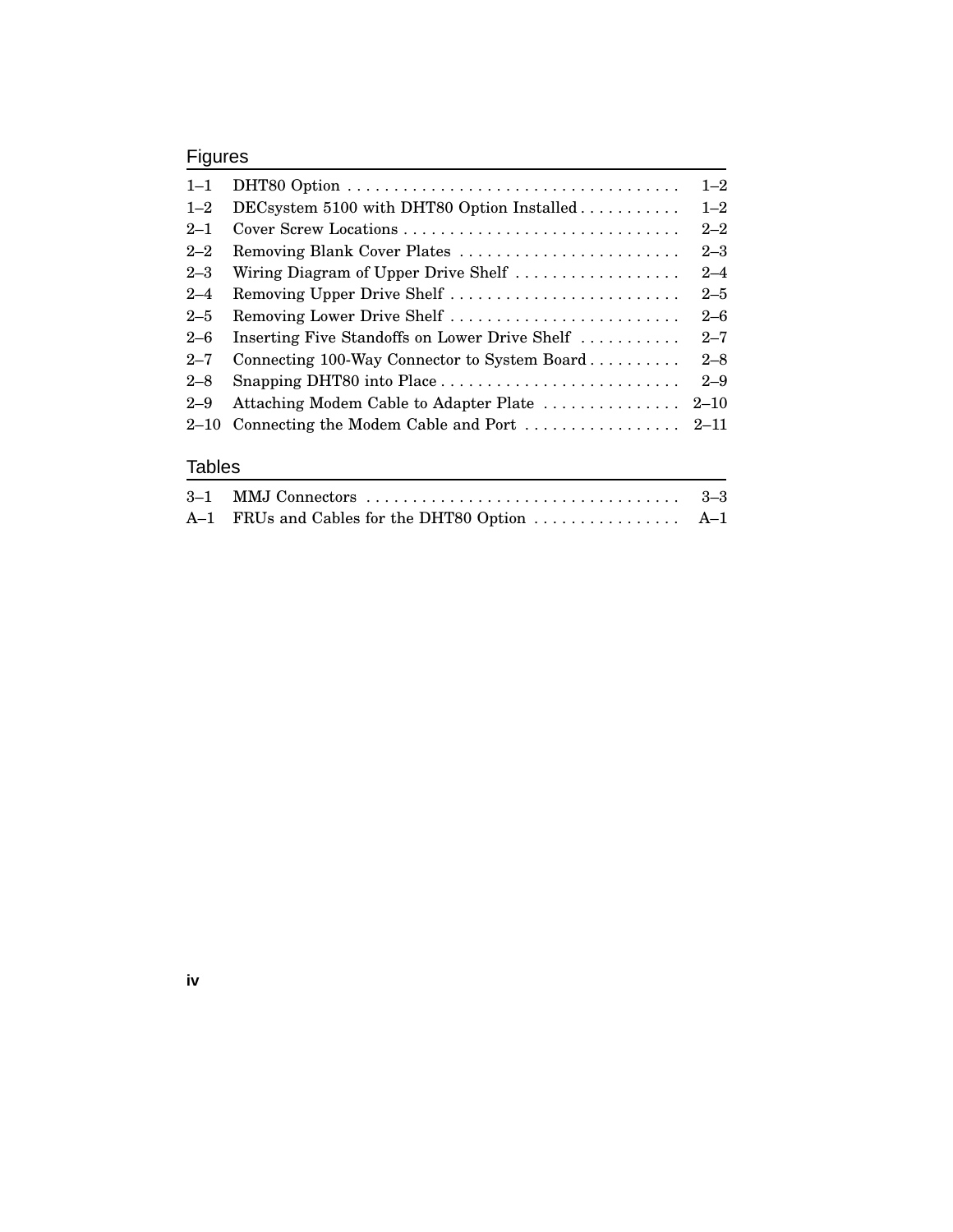**v**

This manual provides information for Digital service representatives on installing the DHT80 Asynchronous Communications option. This manual also provides customers and Digital service representatives with information on DHT80 diagnostics.

**NOTE:** *The DHT80 option must be installed and serviced by Digital service personnel or qualified self-maintenance customers only.*

- Chapter 1 is an introduction to the DHT80 option.
- Chapter 2 describes the installation procedures for the DHT80 option.
- Chapter 3 describes the testing of the DHT80 option.
- Appendix A lists field-replaceable units of the DHT80 and their part numbers.

### **Conventions**

The following typeface and character conventions are used in this manual:

| Meaning                                                                                                              |  |
|----------------------------------------------------------------------------------------------------------------------|--|
| A key name is shown enclosed to indicate that you press a named<br>key on the keyboard.                              |  |
| A sequence such as $Ctr\ x\ $ indicates that you must hold down the<br>key labeled Ctrl while you press another key. |  |
| Boldface type indicates user input. For example: >> boot                                                             |  |
| Notes provide general information about the current topic.                                                           |  |
| Cautions provide information to prevent damage to equipment<br>or software. Read these carefully.                    |  |
| Warnings provide information to prevent personal injury. Read<br>these carefully.                                    |  |
|                                                                                                                      |  |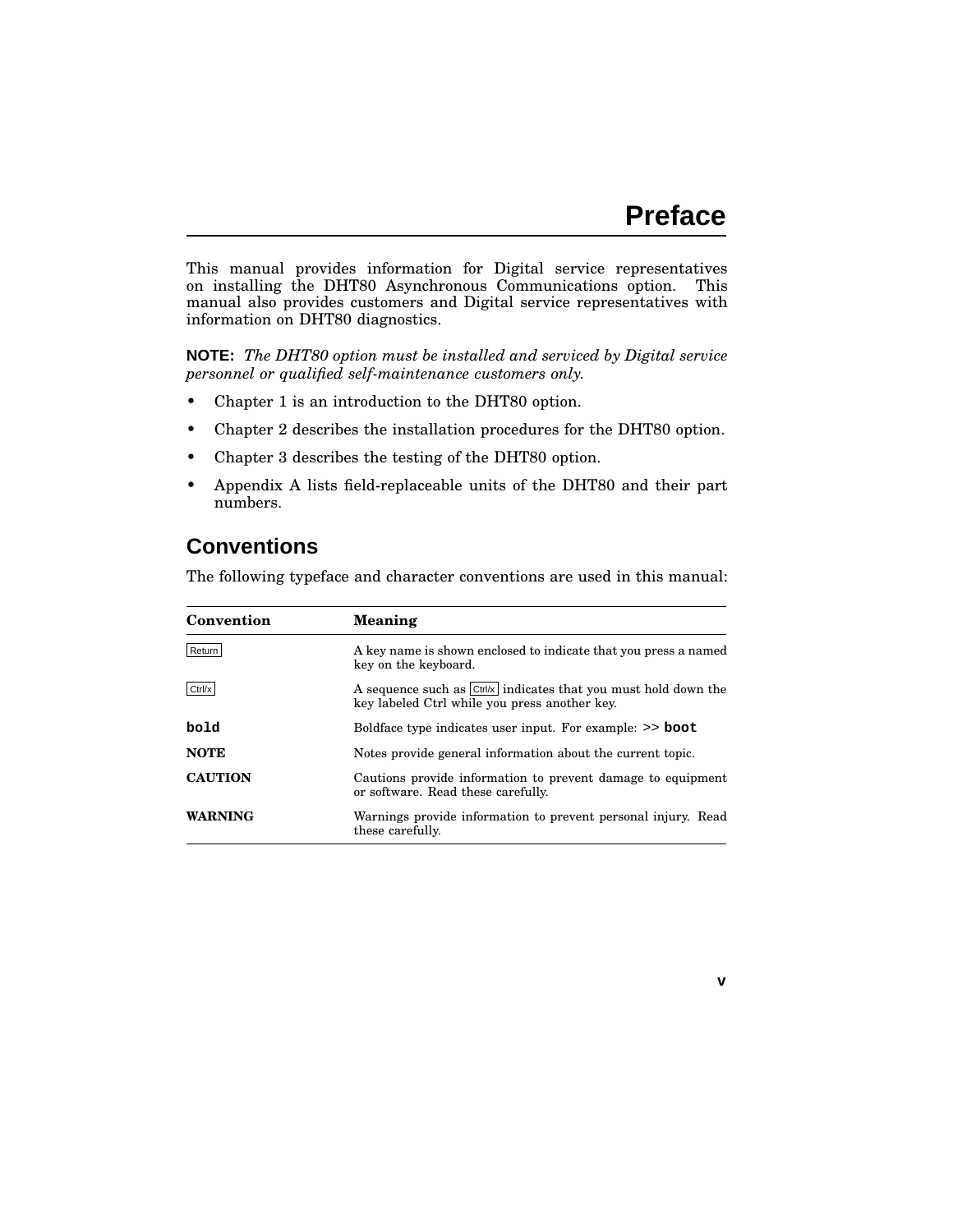## **Introduction to the DHT80 Option**

The DHT80 option adds eight asynchronous lines to the four asynchronous lines in the DECsystem 5100. Seven of these additional lines are DEC– 423 and have MMJ–type connectors. One RS–232 connector is mounted remotely to the back of the system enclosure. This port offers full modem control.

The DHT80 may be factory-installed (DHT80–AA) or field-installed (DHT80–AF). This guide provides instruction for field-installation of the DHT80 option and other information.

**CAUTION:** *Use grounding mat or wriststrap to protect against damage caused by electrostatic discharge.*

Figure 1–1 shows the DHT80 option. Figure 1–2 shows the rear view of a DECsystem 5100 that has a DHT80 option installed.

Introduction to the DHT80 Option **1–1**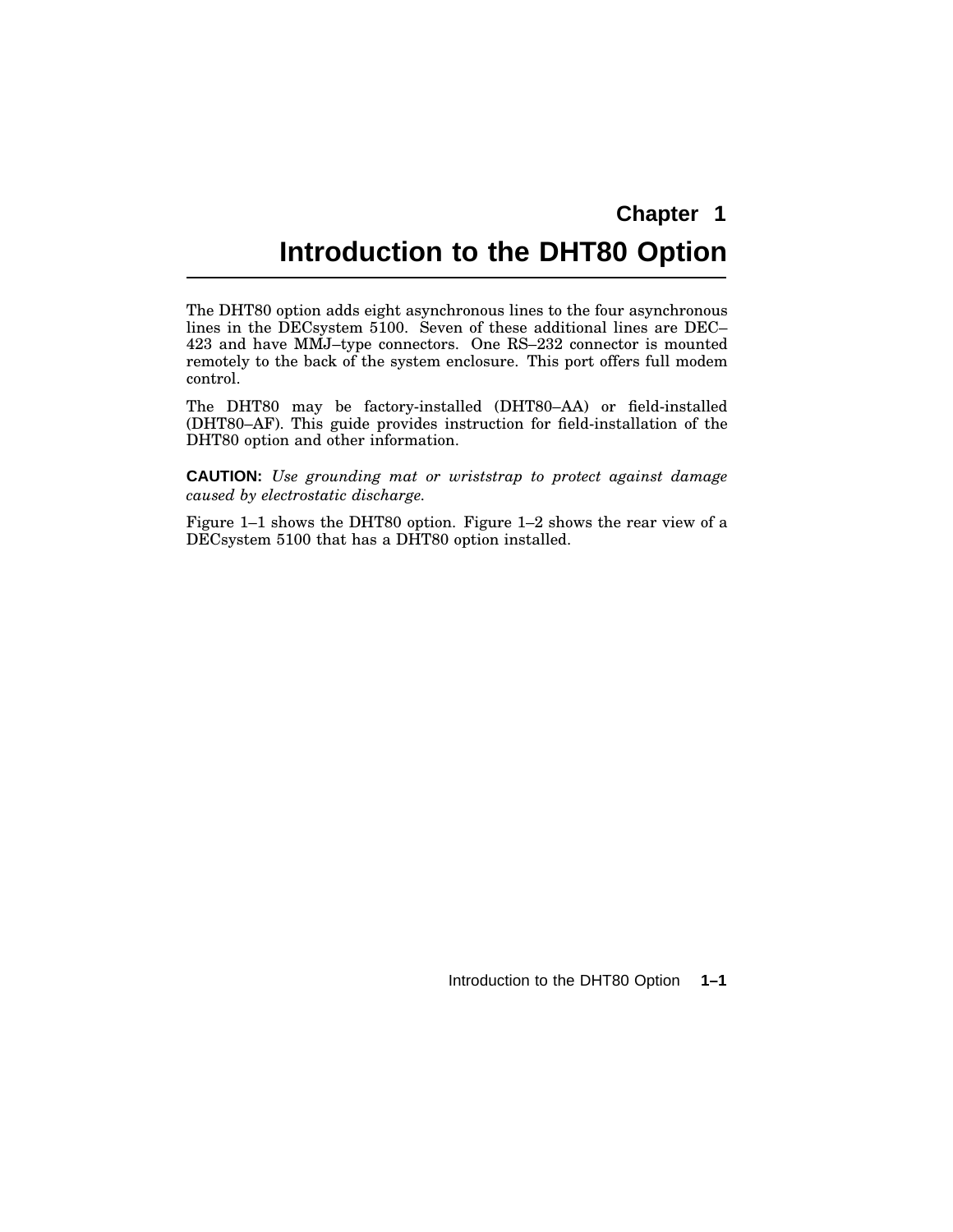### **Figure 1–1: DHT80 Option**



**Figure 1–2: DECsystem 5100 with DHT80 Option Installed**



**1–2** DHT80 Option Installation Manual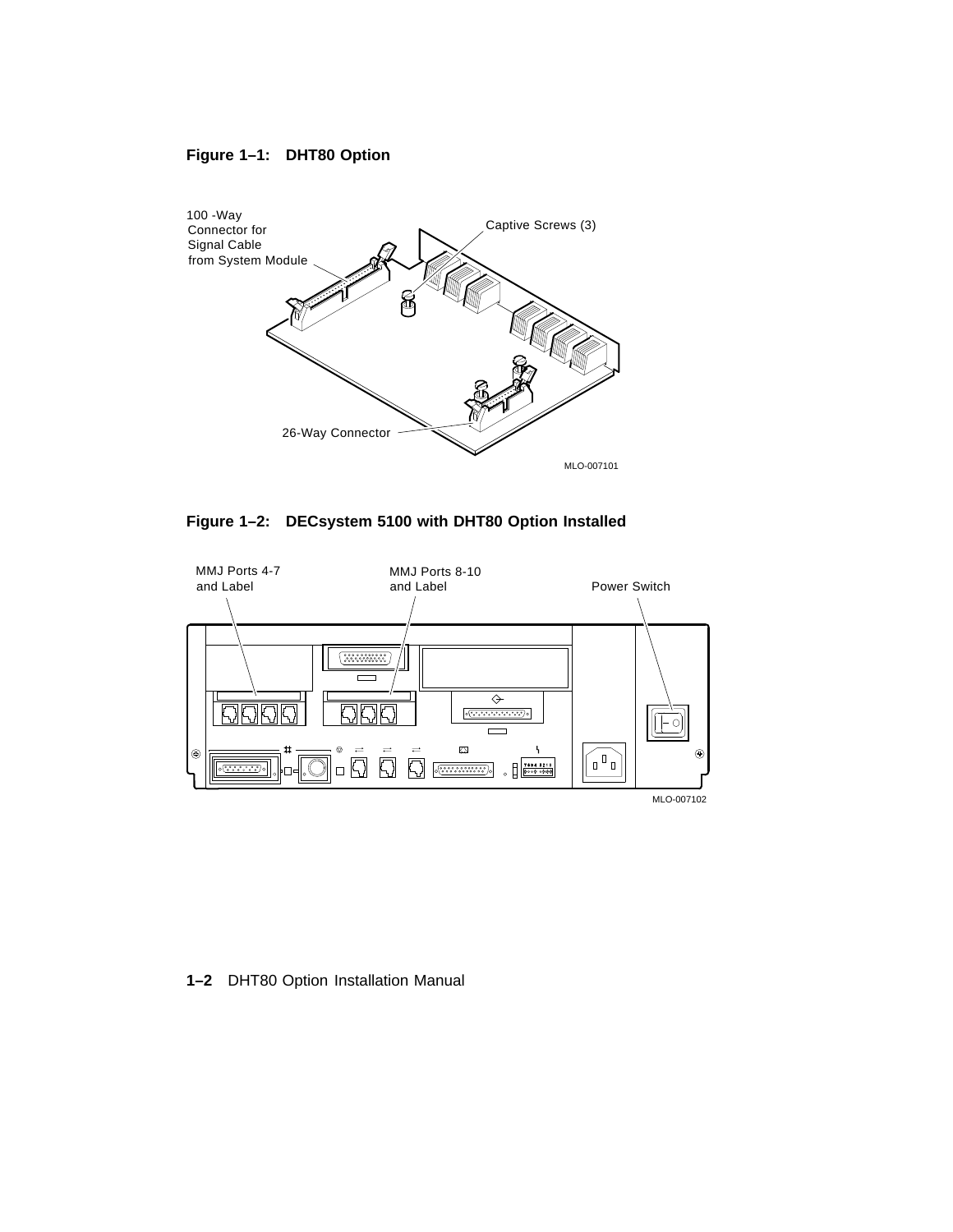## **Installing the DHT80 Option**

**NOTE:** *Installation is to be done only by Digital service representatives or by qualified self-maintenance personnel.*

The sequence for installing the DHT80 option depends on whether any other option is already installed in the DECsystem 5100. If so, it must be removed and the DHT80 option mounted in its place. The installation procedure that follows assumes that no other option is present when the DHT80 is installed. The following are the steps covered in this chapter:

- 1. Shutting down the system and removing the DECsystem 5100 cover
- 2. Removing the blank cover plates (if present)
- 3. Removing the upper and lower drive shelves
- 4. Adding standoffs and the 100-way cable
- 5. Installing the DHT80 option
- 6. Reconnecting cables, drive shelves, and tightening cover
- 7. Replacing the DHT80 option

Installing the DHT80 Option **2–1**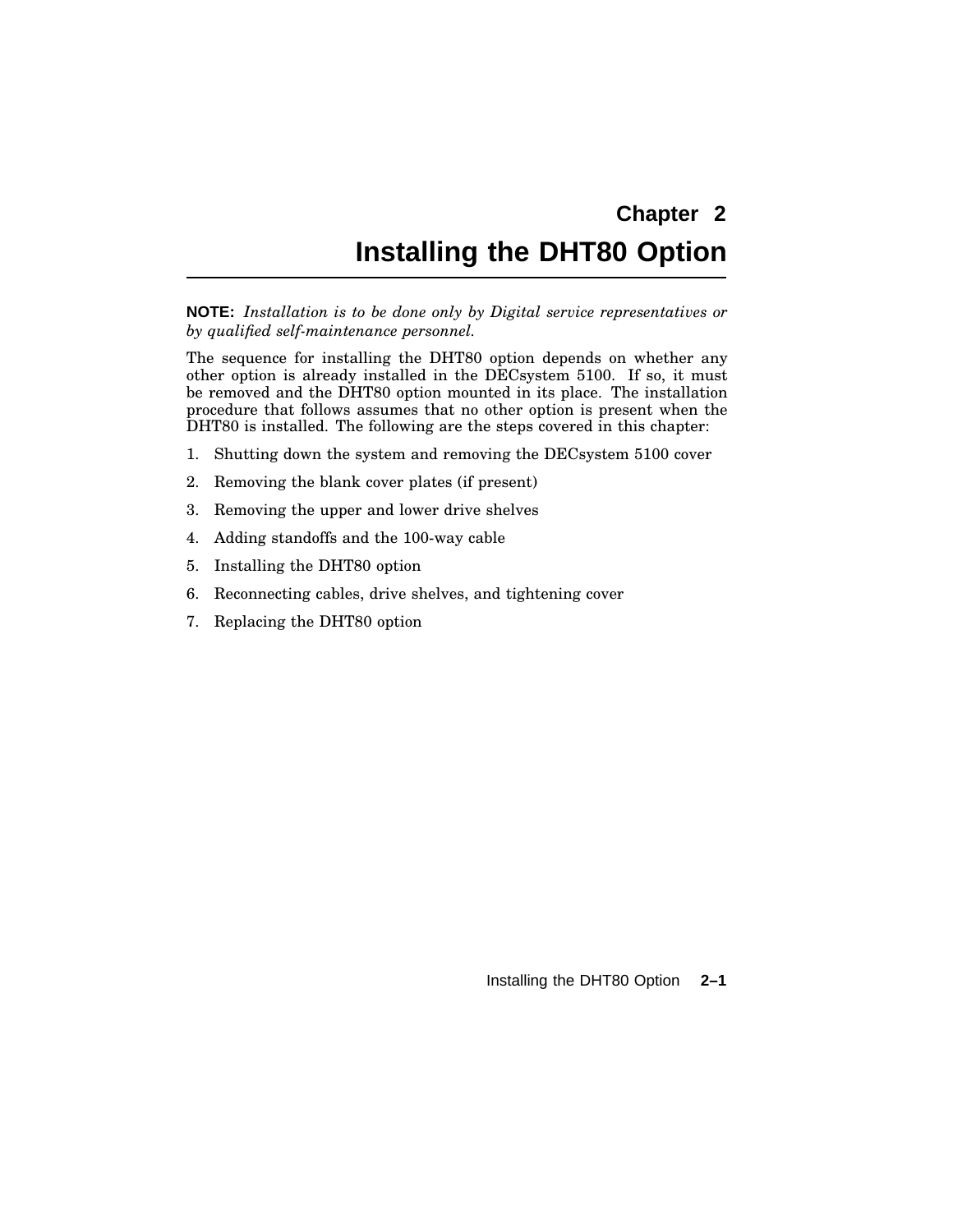### **2.1 Shutting Down the System and Removing the DECsystem 5100 Cover**

1. Perform an orderly system shutdown of the ULTRIX operating system from the console. Assure there are no system problems with the command

>>**test 0x0**

Reference the *DECsystem 5100 Maintenance* guide for further information.

- 2. Set the Power switch to off (0) on the DECsystem 5100 and all expansion enclosures that are connected to it.
- 3. Mark and disconnect all cables to the DECsystem 5100.
- 4. Loosen the two Phillips screws holding the cover. (See Figure 2–1.) From the rear of the DECsystem 5100, slide the cover forward and lift it away from the system.

**Figure 2–1: Cover Screw Locations**



#### **2–2** DHT80 Option Installation Manual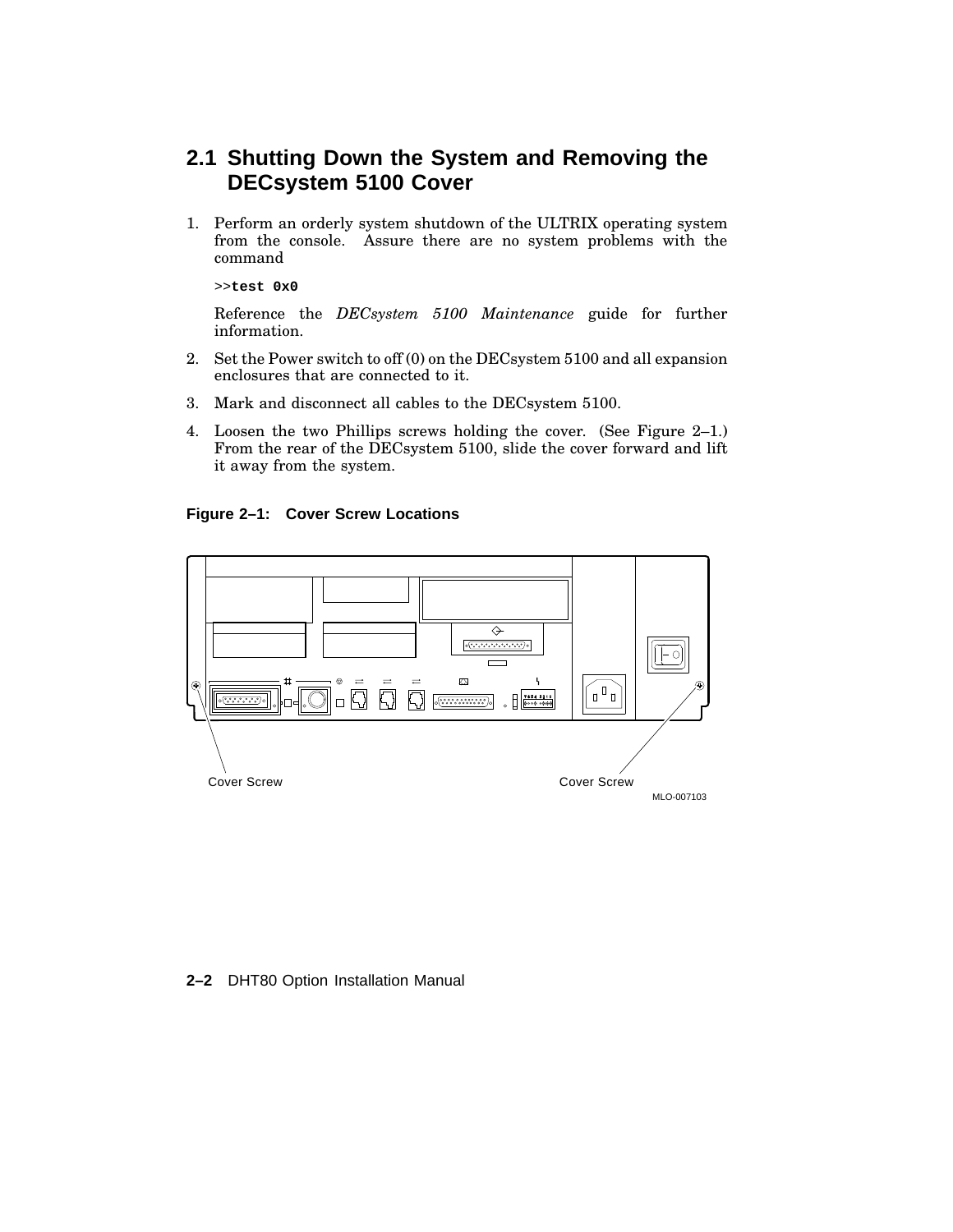### **2.2 Removing Blank Cover Plates**

If the system has no other option installed, then it has blank cover plates. Remove the plates as shown in Figure 2–2.

- 1. Remove the two Phillips screws on the upper blank plate (74–38986– 01), and remove the upper blank plate, as shown in Figure 2–2. Save the screws.
- 2. Loosen the captive screw on the lower blank plate (74–41590–01) and remove.





Installing the DHT80 Option **2–3**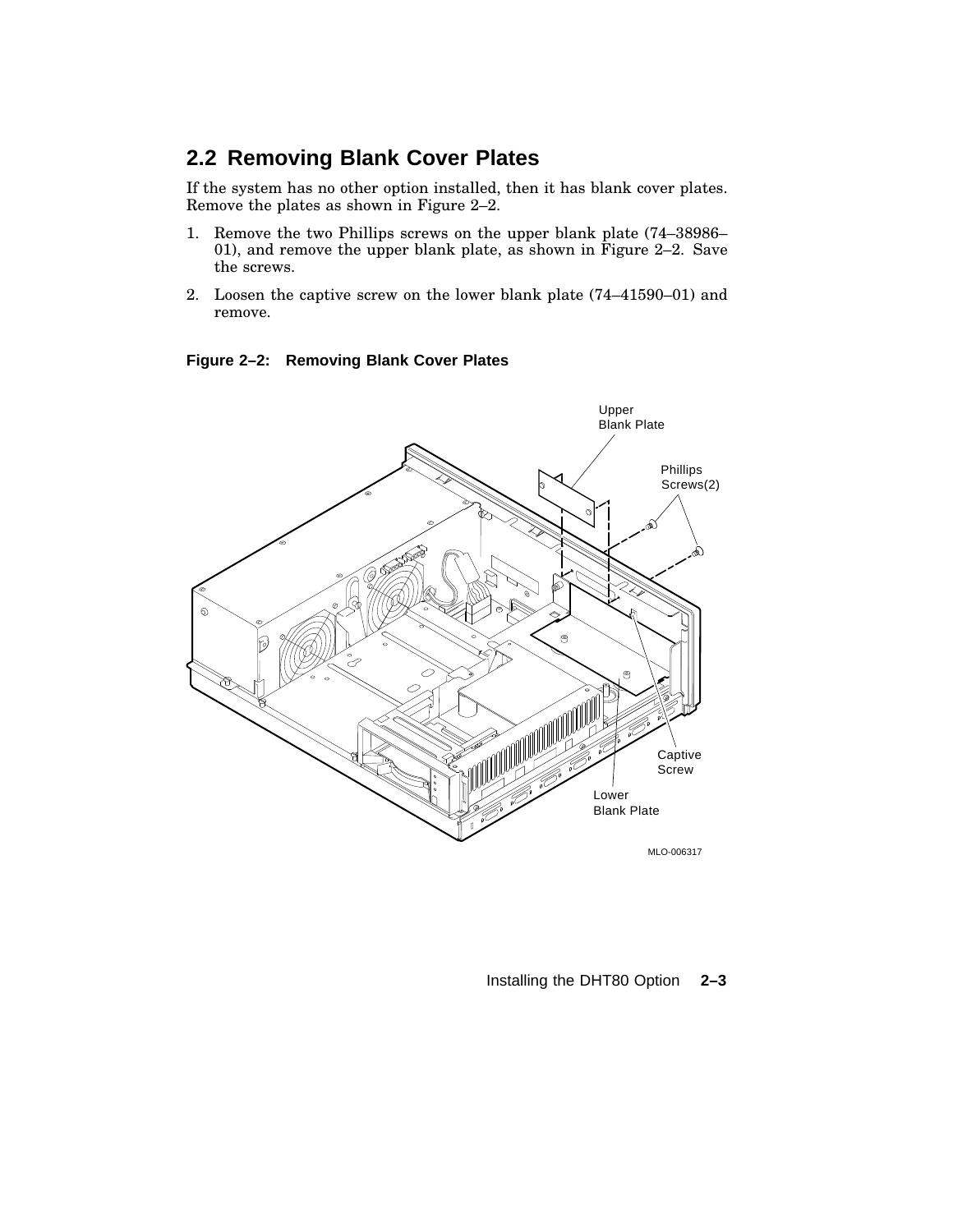## **2.3 Removing Upper and Lower Drive Shelves**

Removal of upper and lower drive shelves is detailed below.

1. Note the position of the mass storage drives on the upper drive shelf, and mark the cables accordingly. Disconnect the power cables and SCSI bus cable( s ) from the drives on the upper drive shelf. (See Figure 2–3 for a symbolic wiring diagram.)



#### **Figure 2–3: Wiring Diagram of Upper Drive Shelf**

#### **2–4** DHT80 Option Installation Manual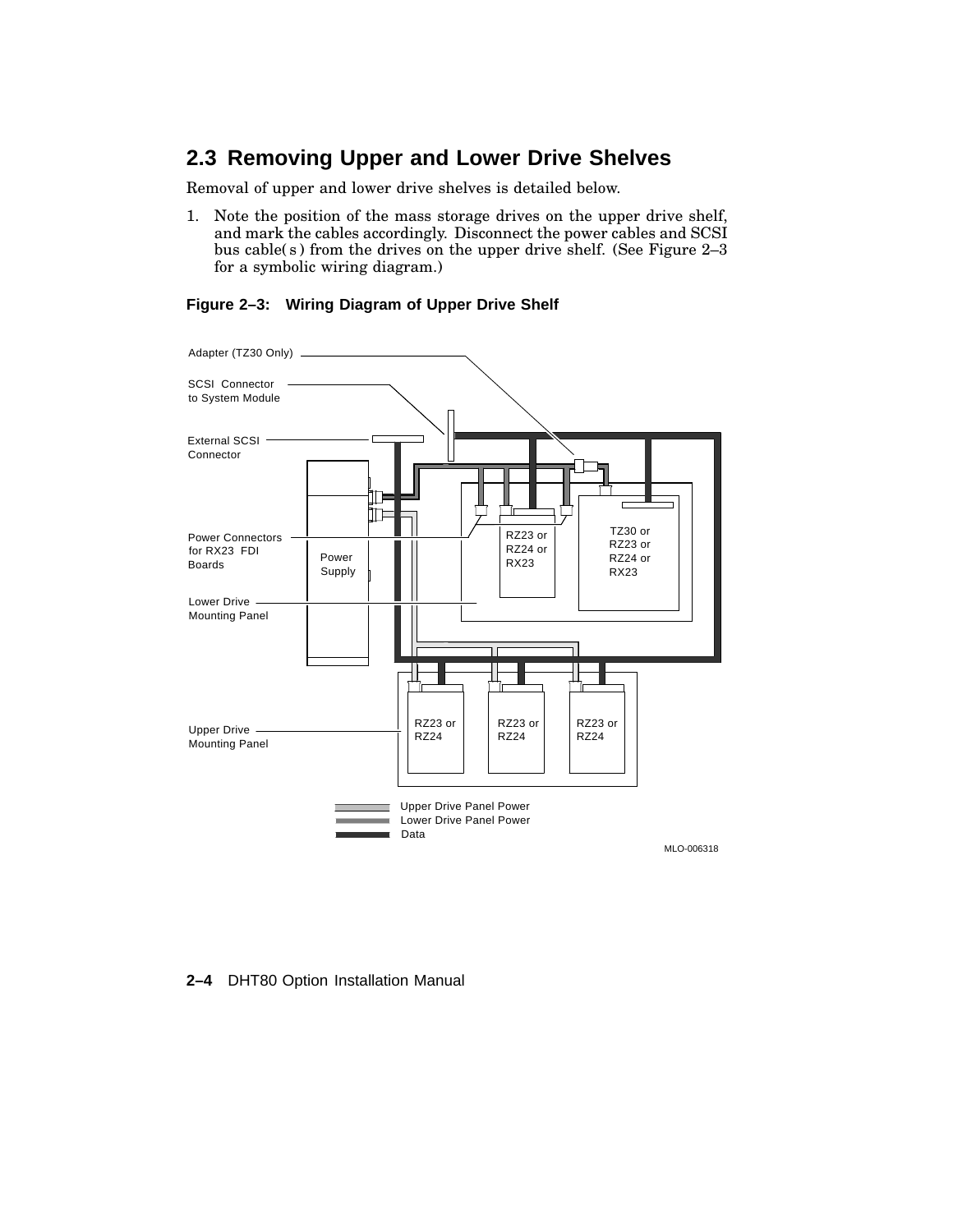- 2. Loosen the four captive screws on the upper drive shelf. (See Figure 2–4.)
- 3. Lift the upper drive shelf away from the lower drive shelf and gently set it aside.
- 4. Mark and disconnect the SCSI cable( s ) and the power cable connected to the drives on the lower drive shelf. (See Figure 2–3.)

**Figure 2–4: Removing Upper Drive Shelf**



#### Installing the DHT80 Option **2–5**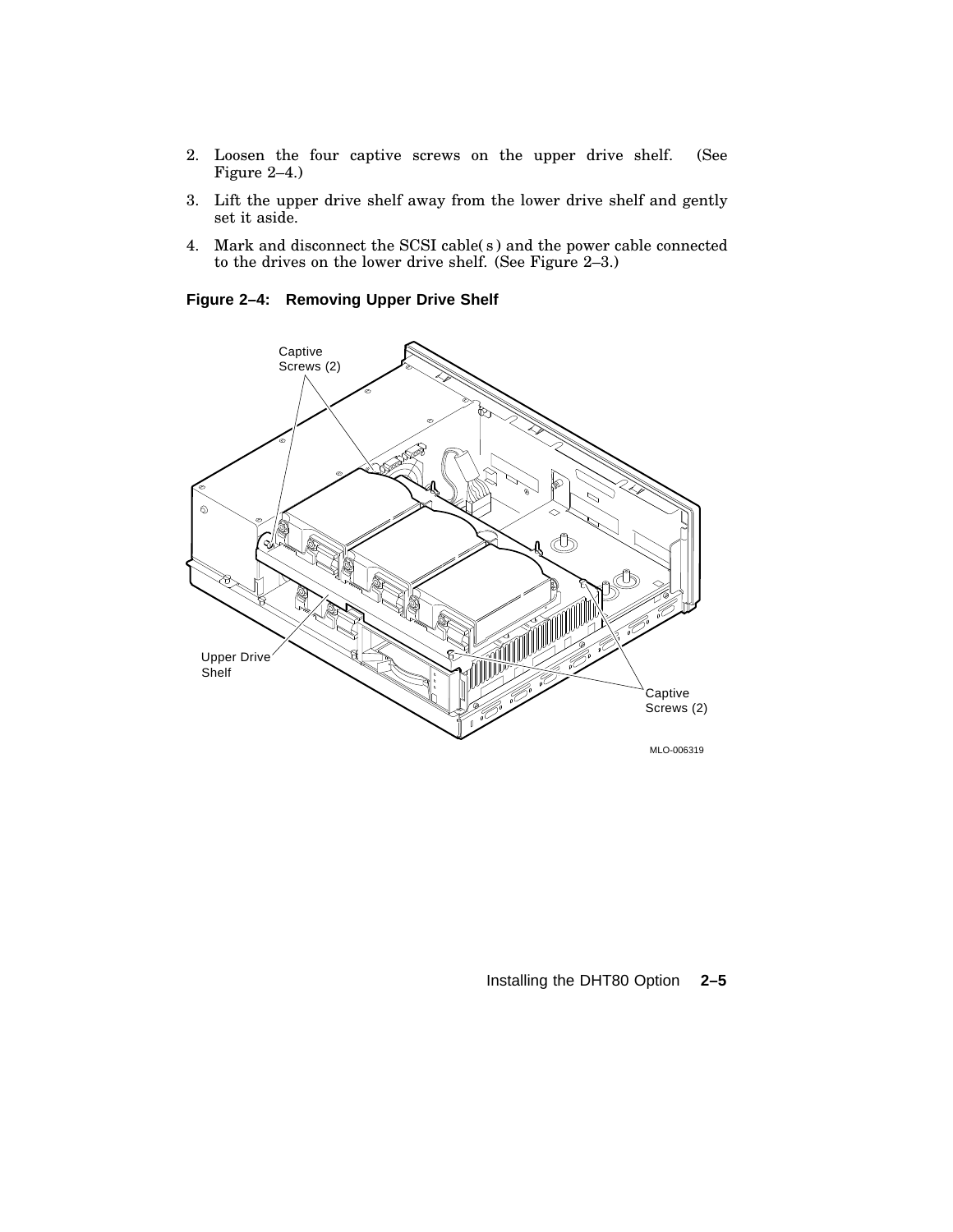- 5. Loosen the four captive screws and remove the three Phillips screws and store safely. (See Figure 2–5.)
- 6. Slide the lower drive shelf toward you and lift it from the unit.

**Figure 2–5: Removing Lower Drive Shelf**



### **2–6** DHT80 Option Installation Manual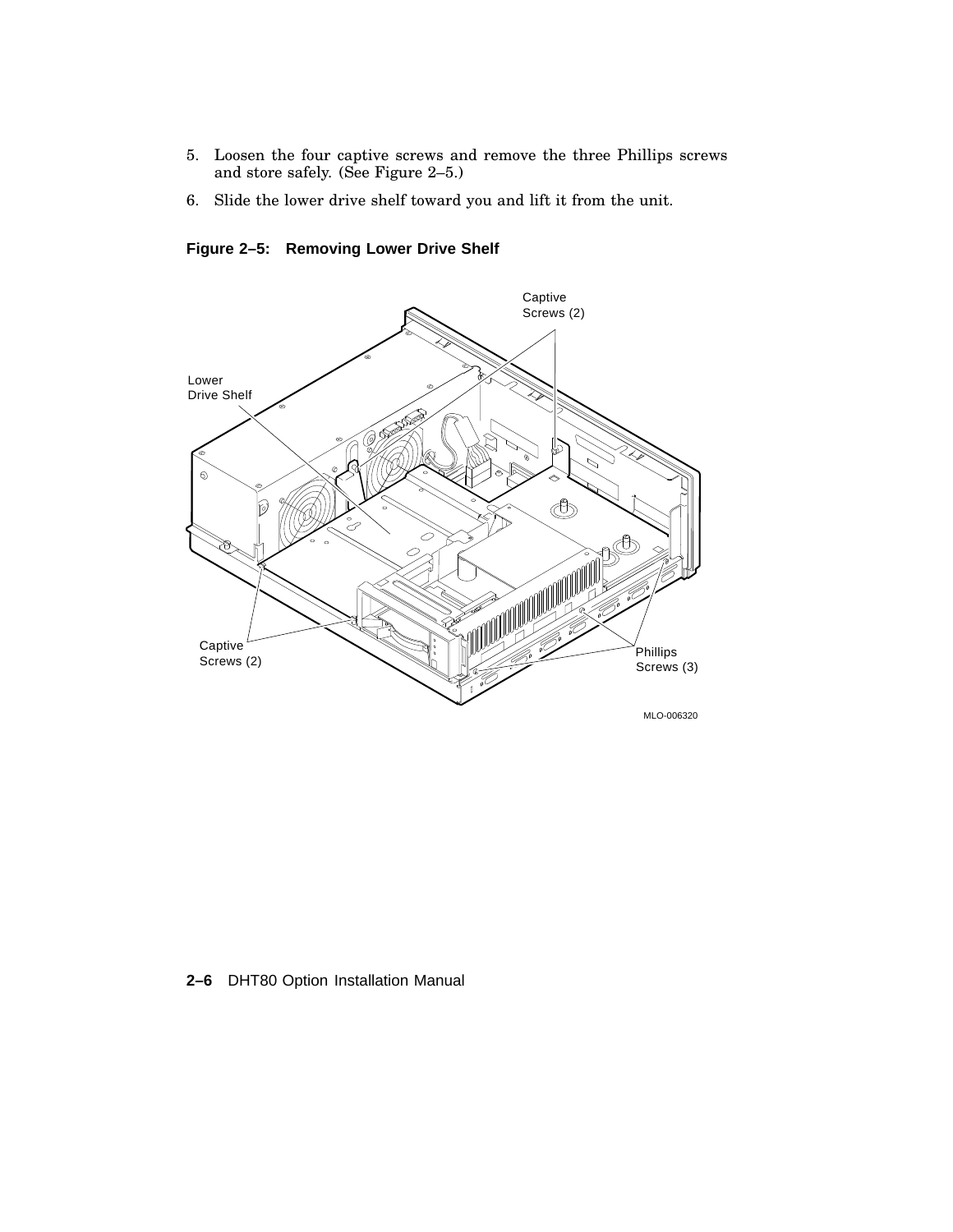### **2.4 Adding Standoffs and 100-Way Cable**

**NOTE:** *If another option was present, go to Section 2.5.*

After removing the upper and lower drive shelves, add standoffs to the lower drive mounting panel as follows:

1. Through the bottom of the lower drive mounting panel, snap in five standoffs shown in Figure 2–6. The lip of each standoff is to face the outside edge of the DHT80 module.

**Figure 2–6: Inserting Five Standoffs on Lower Drive Shelf**



MLO-006321

Installing the DHT80 Option **2–7**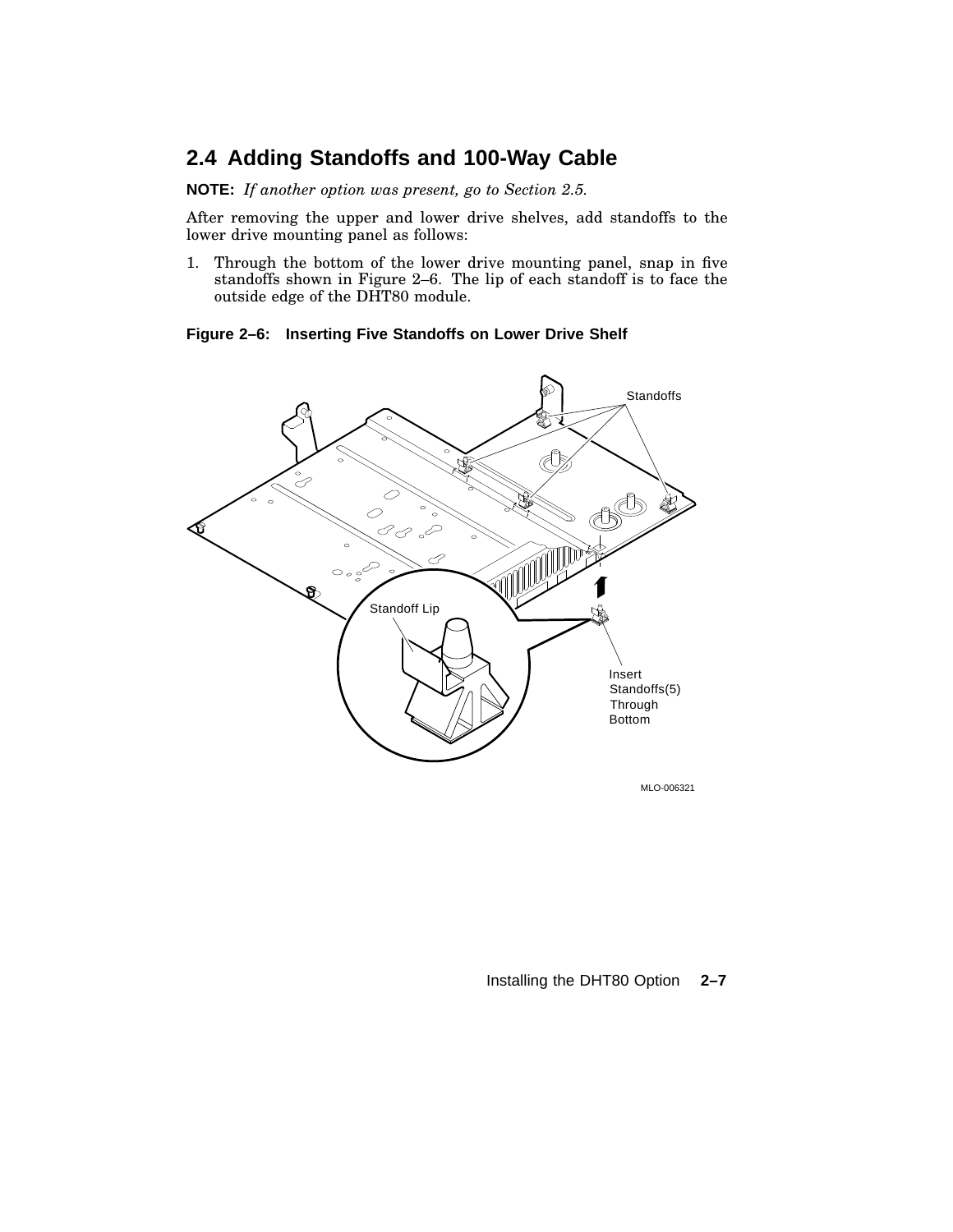- 2. Connect the 100-way ribbon cable (17–02295–02) to the system board, as shown in Figure 2–7. Make sure the cable connector key is fitted to the slot on the system board connector.
- 3. Push until the cable connector locks into place.

**CAUTION:** *Failure to fit the key of the ribbon cable connector into the slot on the system connector can later cause damage to the components.*

**Figure 2–7: Connecting 100-Way Connector to System Board**



**2–8** DHT80 Option Installation Manual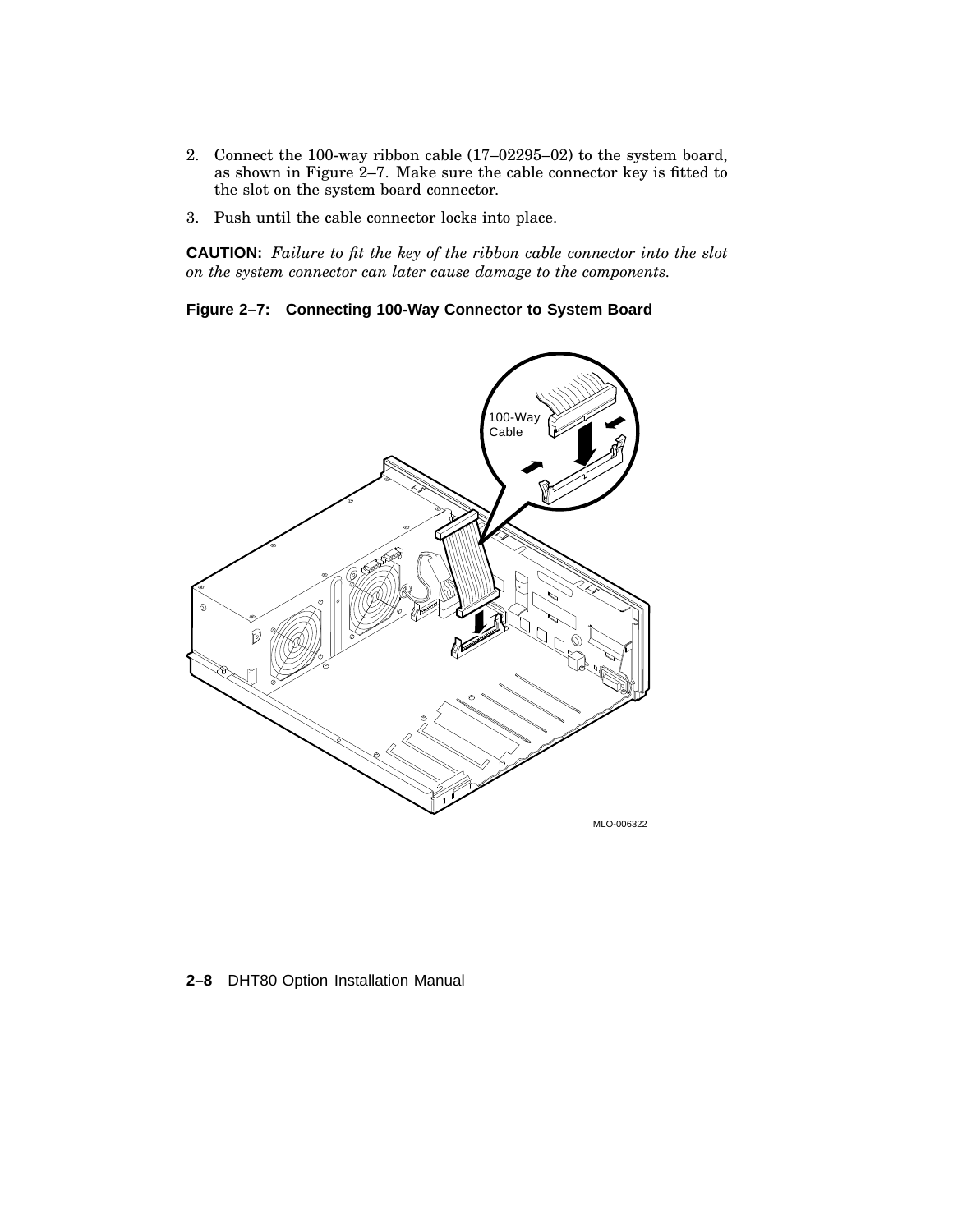## **2.5 Installing the DHT80 Option**

Install the DHT80 option on the lower drive shelf as follows:

1. Snap the DHT80 module onto the five standoffs and secure with the three captive screws mounted on the DHT80 option. (See Figure 2–8.)

**Figure 2–8: Snapping DHT80 into Place**



### Installing the DHT80 Option **2–9**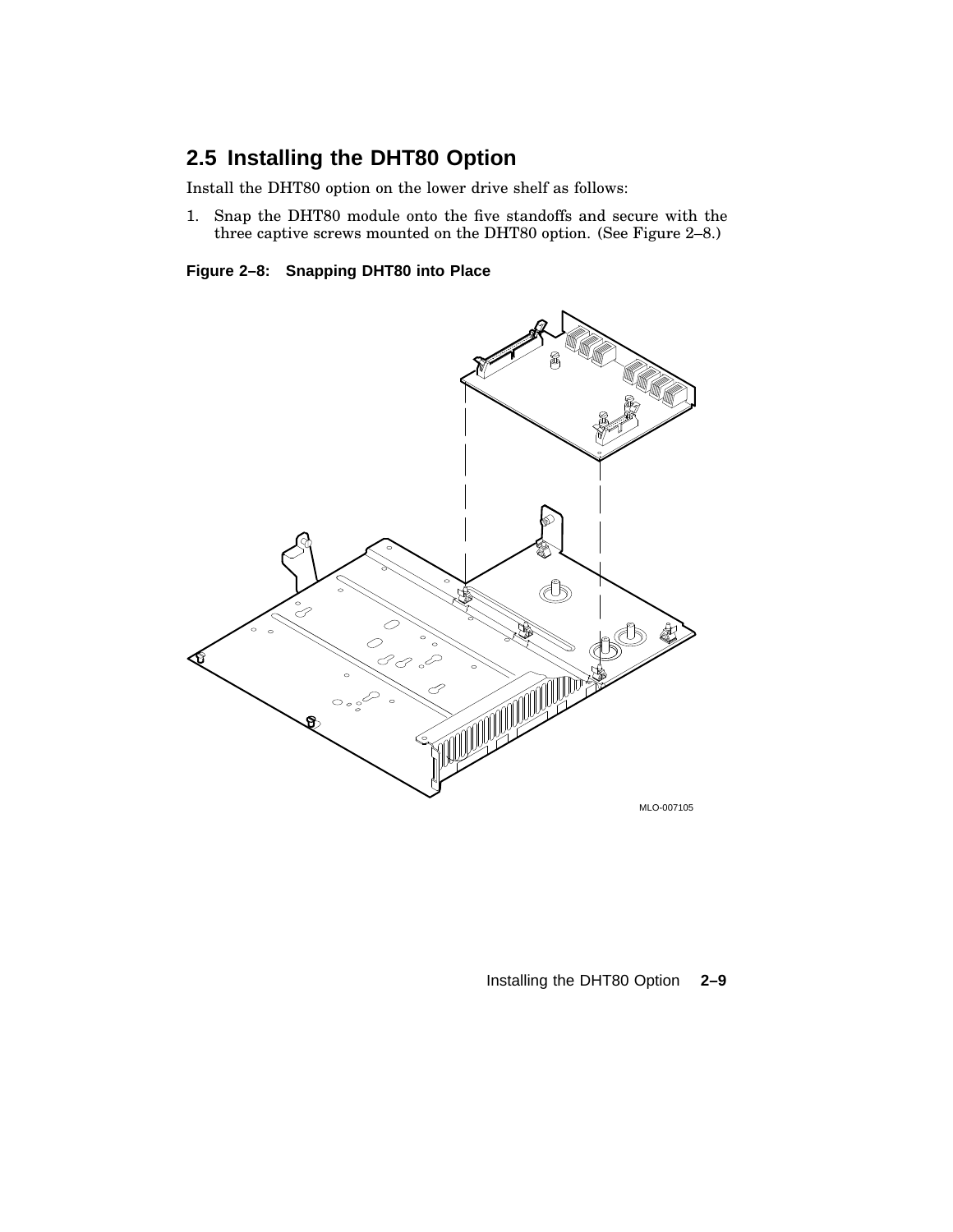- 2. Reinstall the lower drive shelf. Push back on the shelf and align the screws. Tighten the screws after all are started.
- 3. Fit the end of the modem cable (17–02908–01, with the 25-pin D-sub connector) through the cutout on the adapter plate (17–41591–01). Use the two hex screws (90–08451–12) to hold the cable onto the adapter plate. (See Figure 2–9.)

**Figure 2–9: Attaching Modem Cable to Adapter Plate**



4. Mount the modem connector assembly to the rear of the system using the screws saved from removing the blank plate. The adapter plate is then mounted where the upper blank plate used to be. (See Figure 2–10.)

#### **2–10** DHT80 Option Installation Manual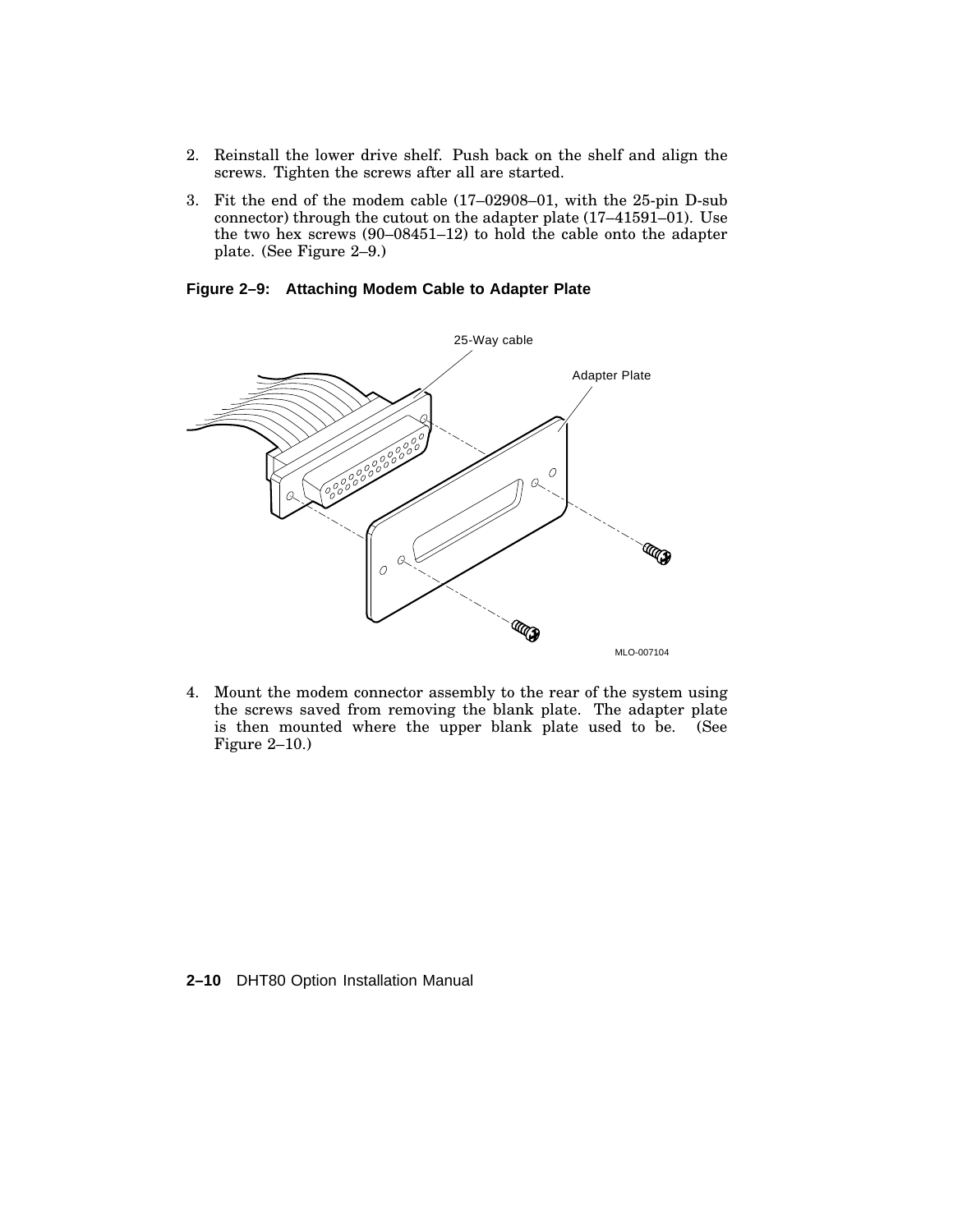- 5. Connect the other end of the modem assembly cable to the small keyed connector on the DHT80 module. See Figure 2–10.
- 6. Insert the other end of the 100-way cable in the DHT80, as shown in Figure 2–10, and push until it locks in place.

**Figure 2–10: Connecting the Modem Cable and Port**



Installing the DHT80 Option **2–11**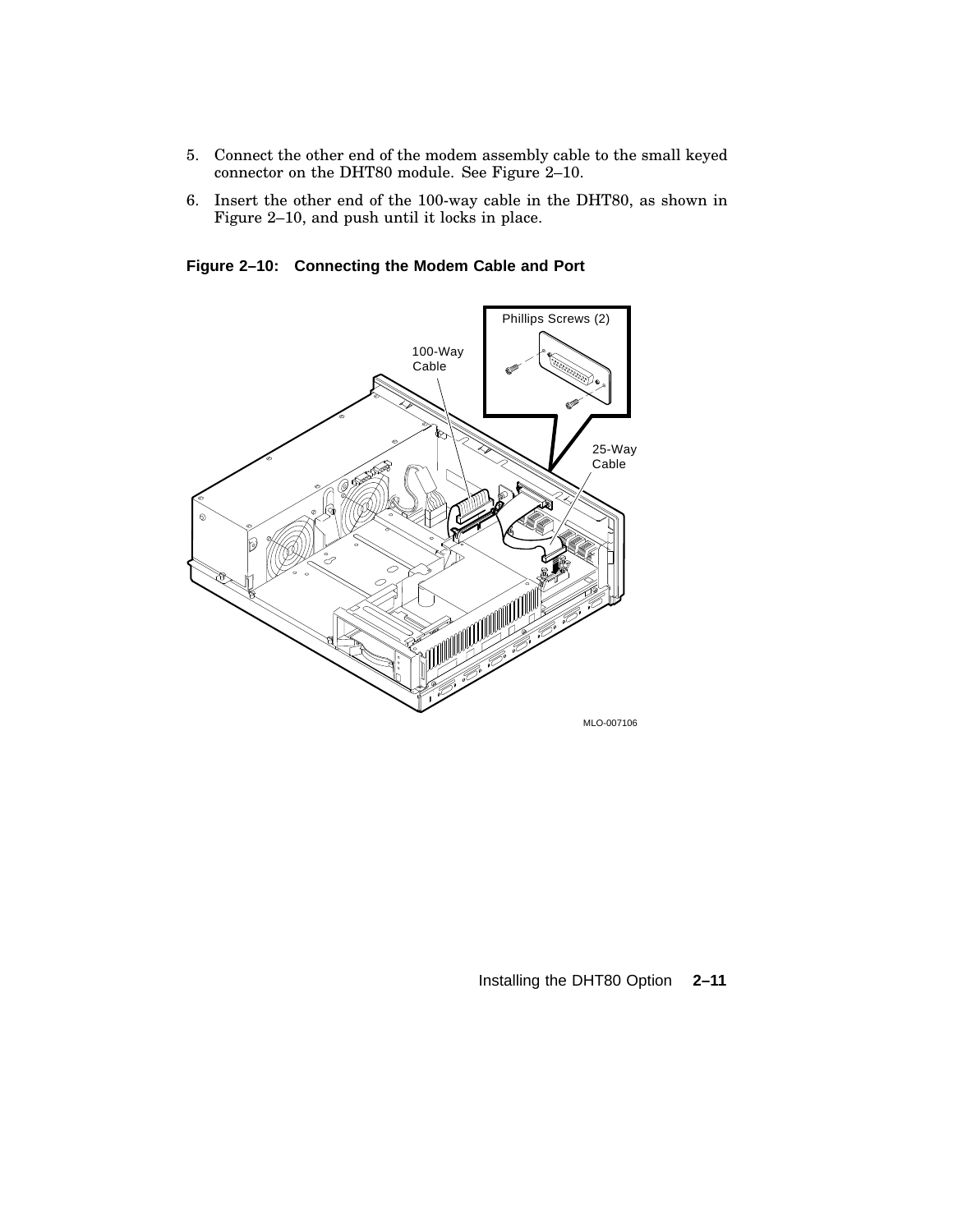### **2.6 Reconnecting Cables, Drive Shelves, and Tightening Cover**

- 1. Reconnect the SCSI cables and power cable connected to the drives on the lower drive shelf, following the markings you made on the cables earlier. Reverse steps 5 and 6 in Section 2.3.
- 2. Slide the upper drive shelf over the lower drive shelf, and tighten the four captive screws.
- 3. Reconnect the SCSI cables and power cable connected to the drives on the upper drive shelf, following the markings you made on the cables earlier.
- 4. Slide the DECsystem 5100 cover back on, and tighten the two Phillips cover screws.
- 5. Reconnect all cables to the DECsystem 5100, following the markings you made on the cables earlier.
- 6. If necessary, add the MMJ labels shown in Figure 1–2.

### **2.7 Replacing the DHT80 Option**

If after testing the option, or when replacing the option for any reason, you need to take the DHT80 option out of the system, use the following procedure:

- 1. Follow the steps in Section 2.1.
- 2. Disconnect the two connectors to the DHT80 module that is being removed.
- 3. Loosen and remove the three Phillips screws holding the module to the lower drive tray.
- 4. Remove the DHT80 module. The standoffs remain in place to be used again.
- 5. Follow the steps in Section 2.5 to install the replacement module. Step 2 is unnecessary since the lower drive shelf is already in place.
- 6. Follow steps 4 and 5 in Section 2.6.

**2–12** DHT80 Option Installation Manual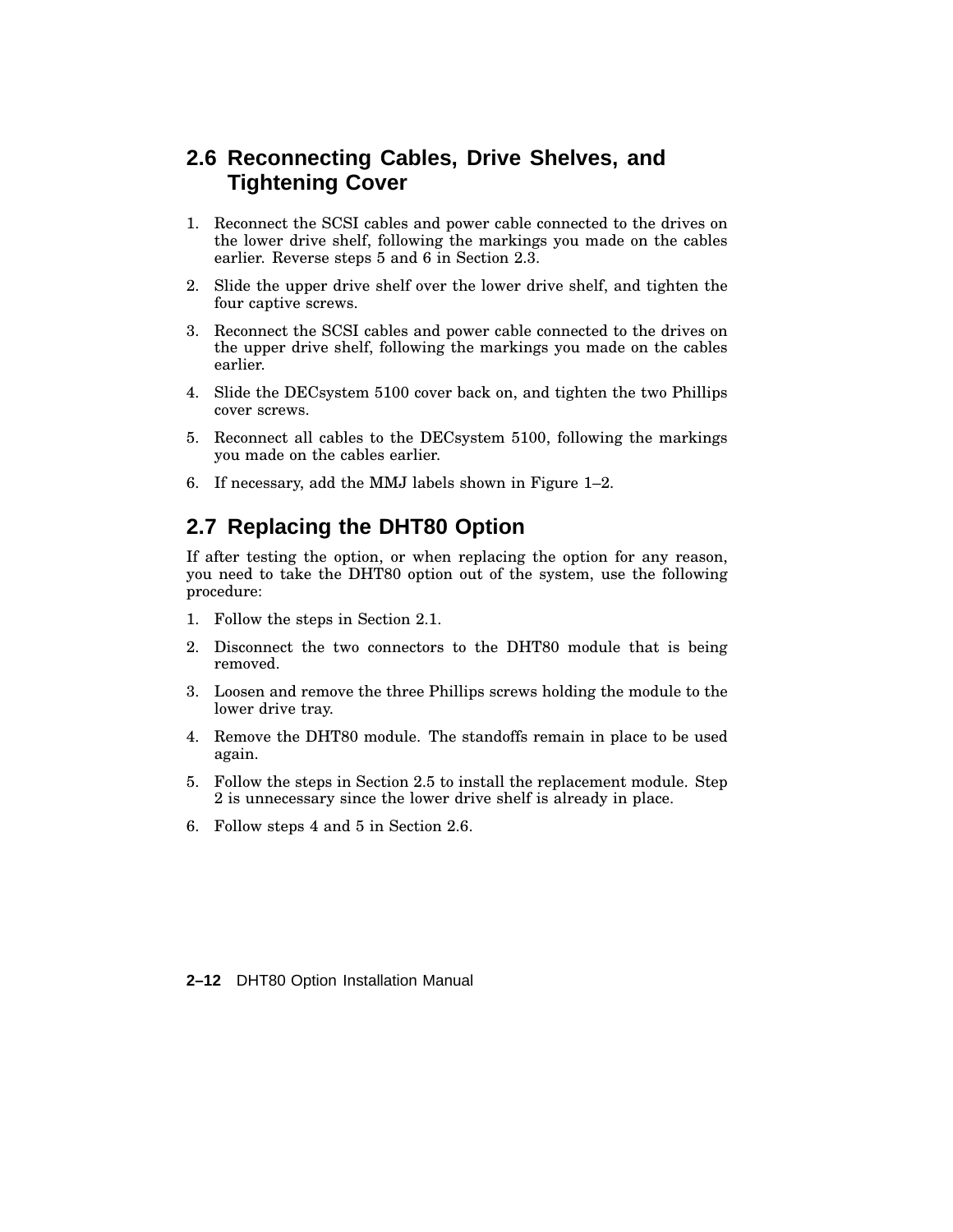## **Chapter 3 Testing the DHT80 Option**

**NOTE:** *Troubleshooting and module replacement is to be done only by Digital service representatives or by qualified self-maintenance personnel.*

To ready the system for booting, you must turn it on, connect the DECsystem 5100 to a terminal via port 3. At power-up, the terminal displays a countdown and begins the self-test.

### **3.1 Diagnose by Checking the iooption**

Enter the command printenv to see if the iooption is equal to 1. If the iooption does not=1, enter

>>**setenv iooption 1**

Until this is done, the DHT80 will not be recognized by the system. Once done, the system will remember the setting. If the system module is changed, this step must be done again. The following example shows the iooption equal to 1:

```
>>printenv
bootp=
bootmode=*
console=0
scsiid=7
baud0=9600
systype=0x820c0401
inetaddr=0
baud=9600
baud2=9600
baud3=9600
bitmap=0xa07ff800
bitmapen=0x200
iooption=0x1
```
Testing the DHT80 Option **3–1**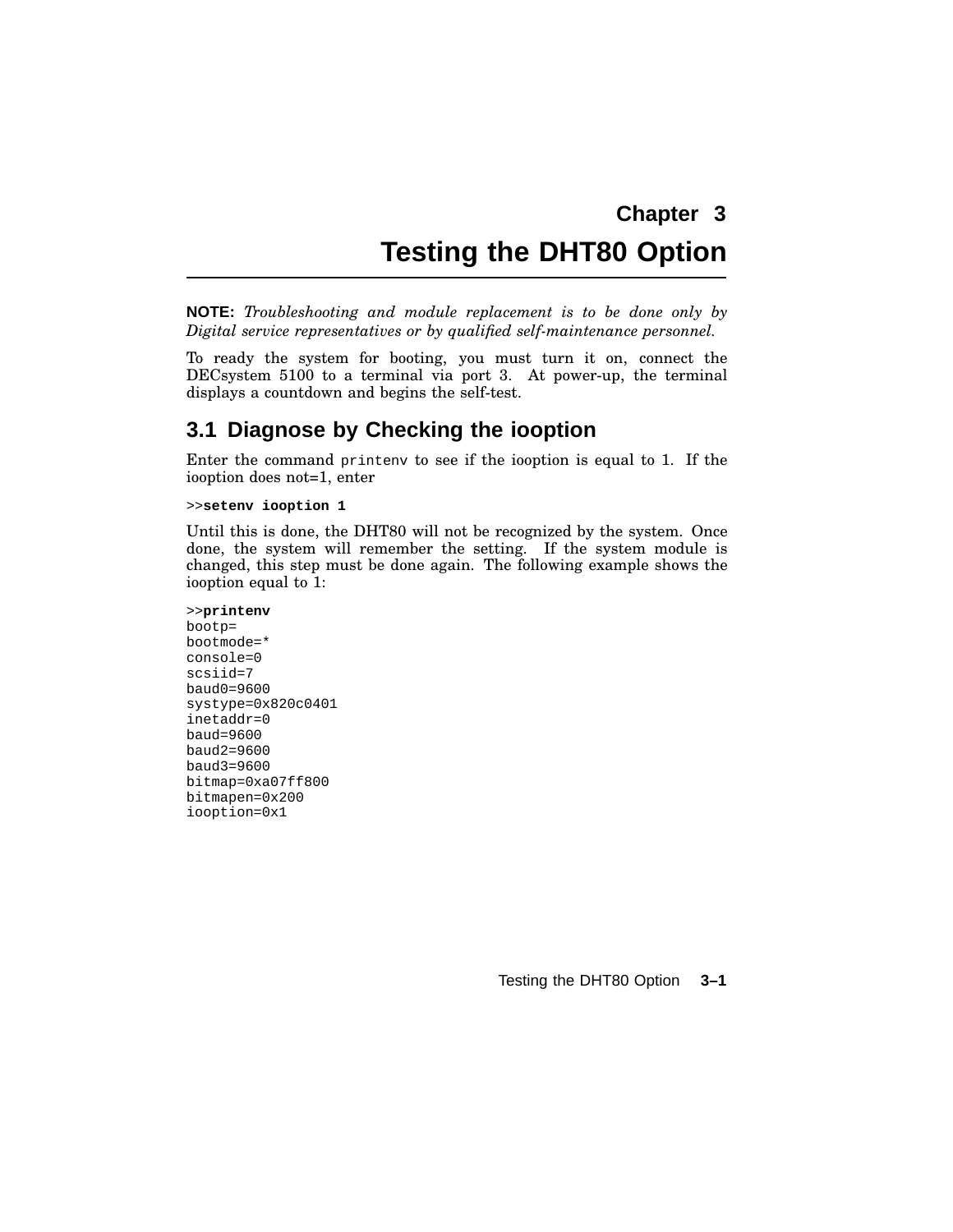### **3.2 Verifying That the System Sees the DHT80**

Enter conf -f to verify that the system can see the DHT80 and other installed devices. The following is an example of the output, showing that the system recognizes the DHT80:

```
>>conf -f
hardware: revision 1
firmware: revision 4
cpu: revision 2.32
fpu: revision 3.32
security switch: secure mode
password: clear
eeprom: valid
ethernet hardre address: 08-00-2b-19-28-1d
option board: DHT80 - Async Comm, 8 ports
memory: total size 8MBs
   bank0 4 MB SIMMS size 8MBs 0 bad pages
scsi peripherals
   unit type product removable/fixed capacity
   0 disk RZ24 (C) DEC fixed 200 MBs
   3 disk RZ24 (C) DEC fixed 200 MBs
   5 tape TZK10 removable
```
If the system does *not* recognize the DHT80 option, perform Section 3.1 again.

### **3.3 Testing the DHT80 Internal Mode**

Test the DHT80 internal mode by entering the command

>>**test -v 0x5**

All the lines in the system will be tested. The first four lines are on the system module.

**3–2** DHT80 Option Installation Manual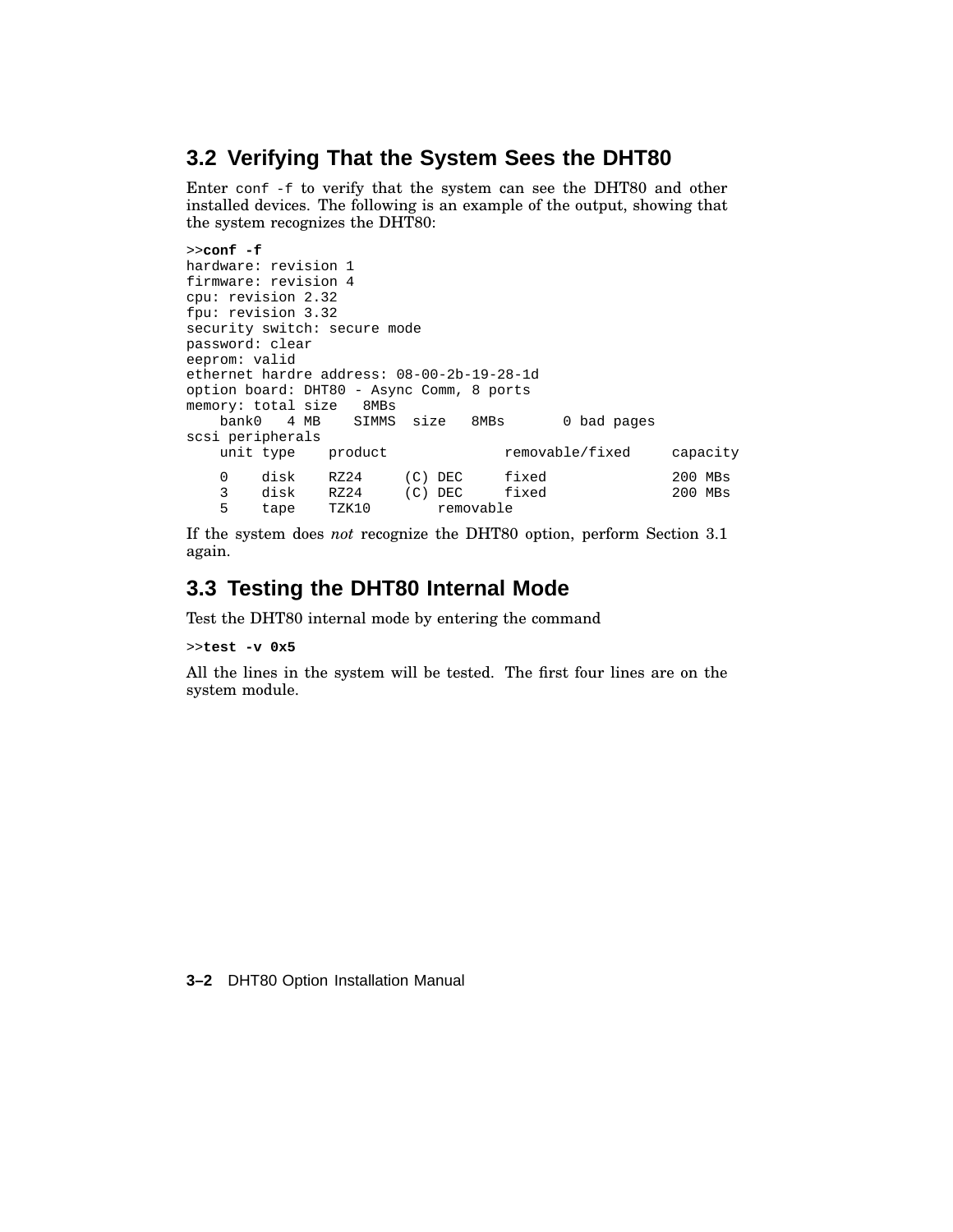### **3.4 Testing the DHT80 External Mode**

Test the DHT80 external mode by using the H3103 (12–25083–01) loopbacks on the MMJ ports and the RS232 loopbacks (H3248) for the modem port. In testing the DHT80, you will also see the system ports on the list. Use the following table to determine the MMJ line number.

Refer to Table 3–1 and the example that follows to select and test the asynchronous lines. When you have successfully tested all the DHT80 lines, the system can be handed over to the customer.

| <b>Port Name</b><br>on Bezel | <b>Line Number</b> | Module |
|------------------------------|--------------------|--------|
| MMJ 1                        | 3                  | System |
| MMJ 2                        | $\mathbf{1}$       | System |
| MMJ3                         | $\boldsymbol{0}$   | System |
| Modem                        | $\overline{2}$     | System |
| MMJ 4                        | 10                 | DHT80  |
| MMJ 5                        | 9                  | DHT80  |
| MMJ 6                        | 8                  | DHT80  |
| MMJ 7                        | 11                 | DHT80  |
| MMJ 8                        | 7                  | DHT80  |
| MMJ 9                        | 5                  | DHT80  |
| <b>MMJ 10</b>                | $\overline{4}$     | DHT80  |
| B <sub>2</sub> Modem         | 6                  | DHT80  |

**Table 3–1: MMJ Connectors**

Testing the DHT80 Option **3–3**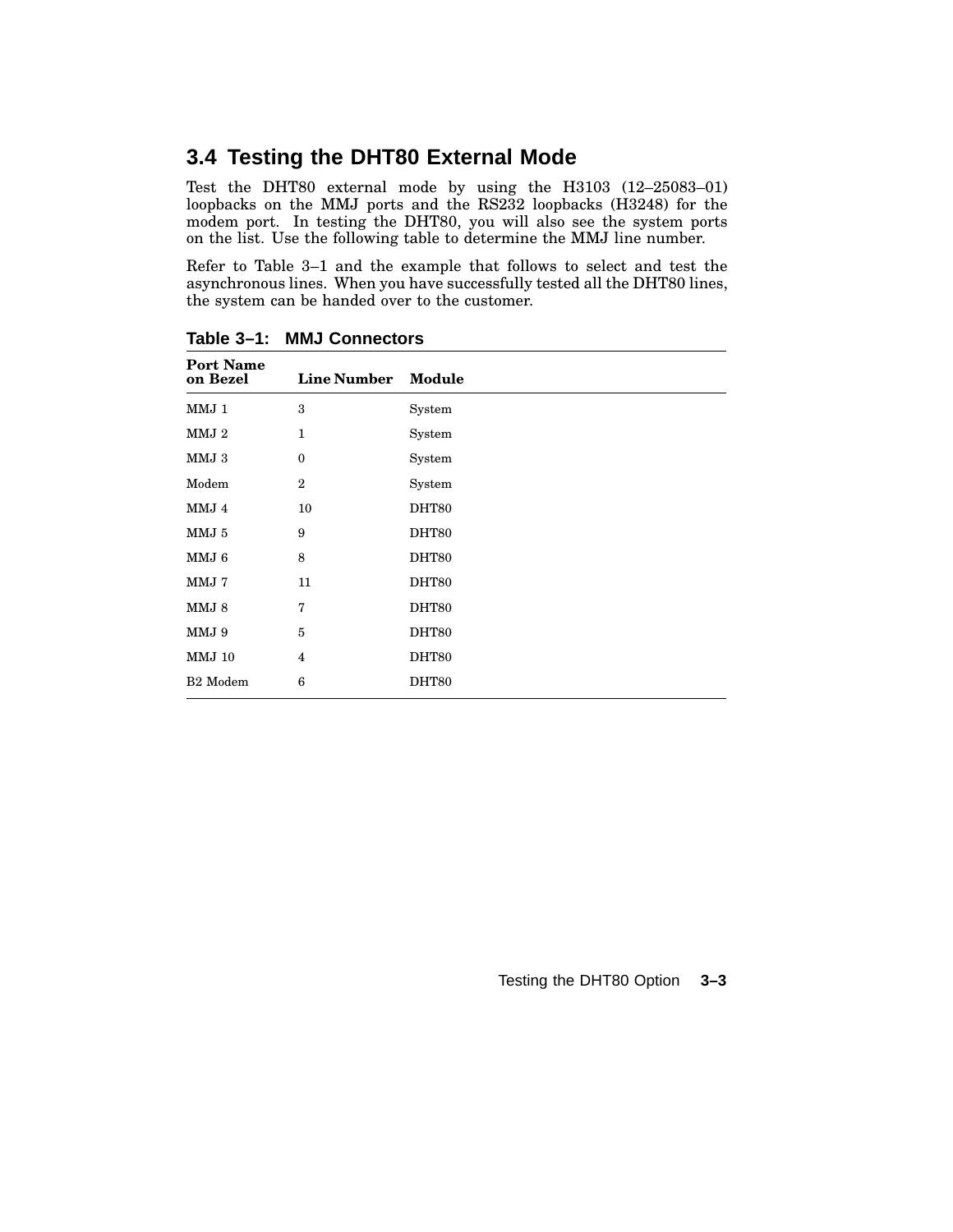For example, to test MMJ 8 (line 7) in external mode, enter

>>**test -v 0x5 1 7**

The 1 selects external mode, the 7 selects the line number.

Remember to install a loopback on the MMJ number corresponding to the line number that you select (MMJ 8 in this example). The following shows a successful completion of the external tests on line 7 (MMJ 8).

>>**test -v 0x5 1 7** -005-03 dz ln 07 ext rx/tx lpback tst -005-03 dz ln 07 ext sngle ln silo tst -005-03 dz ln 07 ext silo ovrflow tst -005-03 dz ln 07 ext mul line silo tst -005-03 dz ln 07 ext silo alarm tst  $\,$ 

**3–4** DHT80 Option Installation Manual